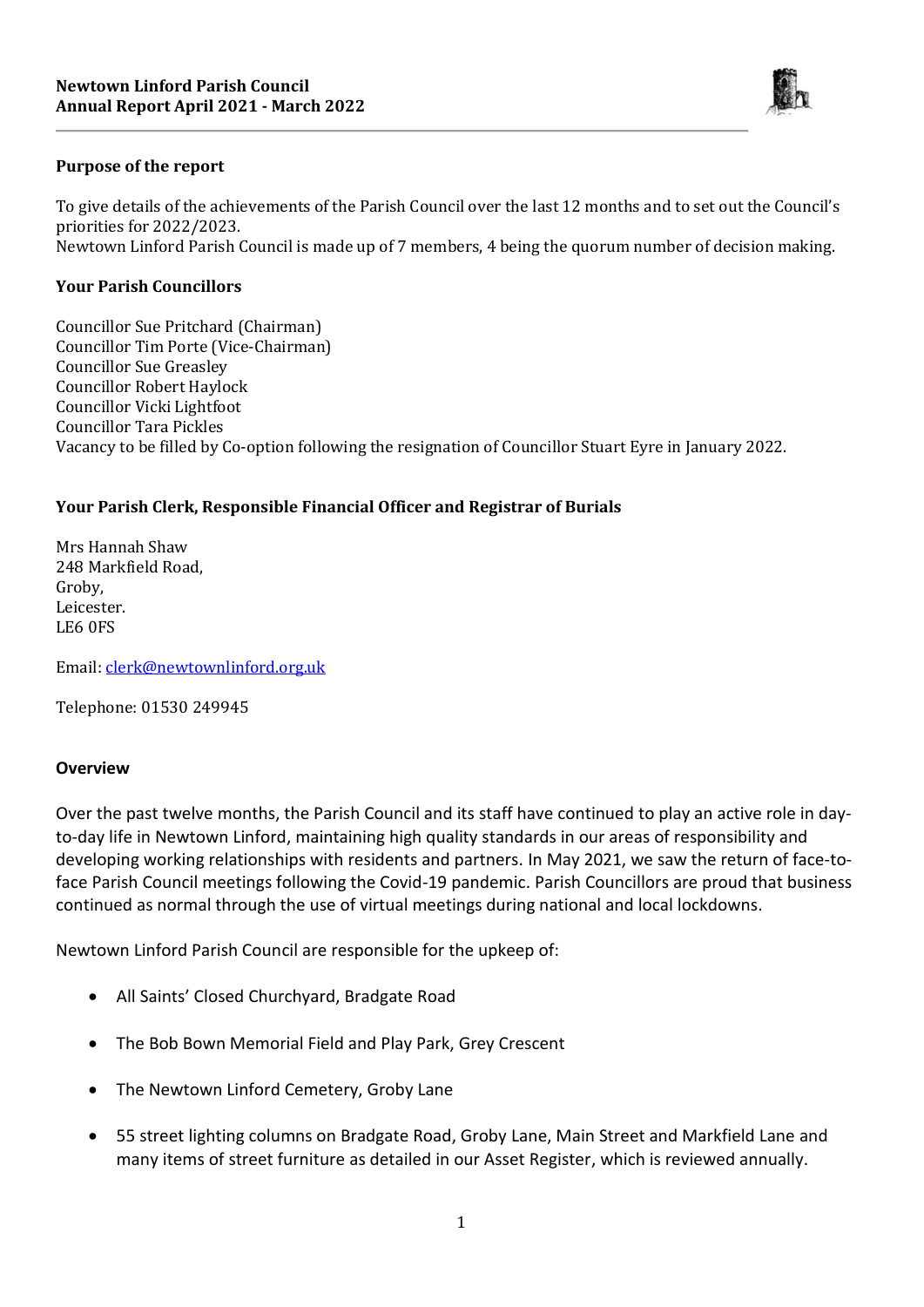We continue to ensure these assets are kept in good repair for the benefit of the residents of Newtown Linford and look for ways in which we can develop and improve these areas.

The Parish Council provides a Christmas tree at the Village Hall each year and were encouraged by the continued Advent Windows initiative which was again well supported by residents across the Parish. Our thanks go to resident, Ruth Brutnall who originally instigated the idea in 2020 and continued to organise the event in 2021.

Chairman, Sue Pritchard, attends to the Village troughs regularly throughout the year and tends to some areas of the Cemetery on Groby Lane, including the planting of spring bulbs.

Sadly, in 2021, a change in structural testing requirements of Parish Council owned streetlights, meant the village hanging baskets, which are usually displayed at three locations on Bradgate Road and Groby Lane and the flower tower at the Village Hall, were not able to go ahead, as the cost associated with the revised testing requirements, meant our order became unviable. As this has affected a number of parishes within Leicestershire, Leicestershire County Council are now looking at providing a service themselves at a more preferential rate and we hope to see the return of the Parish Council funded floral display in 2023.

### **Main Achievements between April 2021 and March 2022**

There have been a number of notable events and achievements over the last 12 months:

#### **Bob Bown**

- Following an informal consultation with park users, the Parish Council successfully applied to the National Lottery Awards for All for a £10,000 grant to fund an all-encompassing modular play unit and basket swing. The installation and associated works were carried out in June 2021.
- A small area of the Bob Bown Memorial Field is currently being left unmown to rewild, particularly as this area is on the edge of an ancient woodland where bluebells are currently in bloom.
- The Parish Clerk has worked with Charnwood Borough Council on behalf of residents living on Grey Crescent who use the access track to the garages at the Bob Bown Memorial Field. This had been an ongoing issue for many years, however, the potholes have now been filled, a Sycamore tree at risk of falling has been felled and all blocked drains have now been cleared of debris and are free flowing.
- Charnwood Borough Council have drafted new Heads of Terms for a 21 year lease of the Bob Bown Memorial Field. Rent has been agreed at £300 per annum and the Parish Council's Solicitor is currently working on our behalf to complete the agreement.

### **Cemetery & Churchyard**

- Following the collapse of the Churchyard wall in December 2020, the Parish Council have worked in partnership with Bradgate Park Trust, whose Rangers have very kindly rebuilt the wall as a good neighbourly gesture in March 2022.
- A review of the Grounds Maintenance Contract for all three Parish Council maintained sites was conducted in December 2021. We were pleased to appoint Michael Liggins of Firetree who commenced the grass cutting schedule for the 2022/23 period in March. Our new arrangement is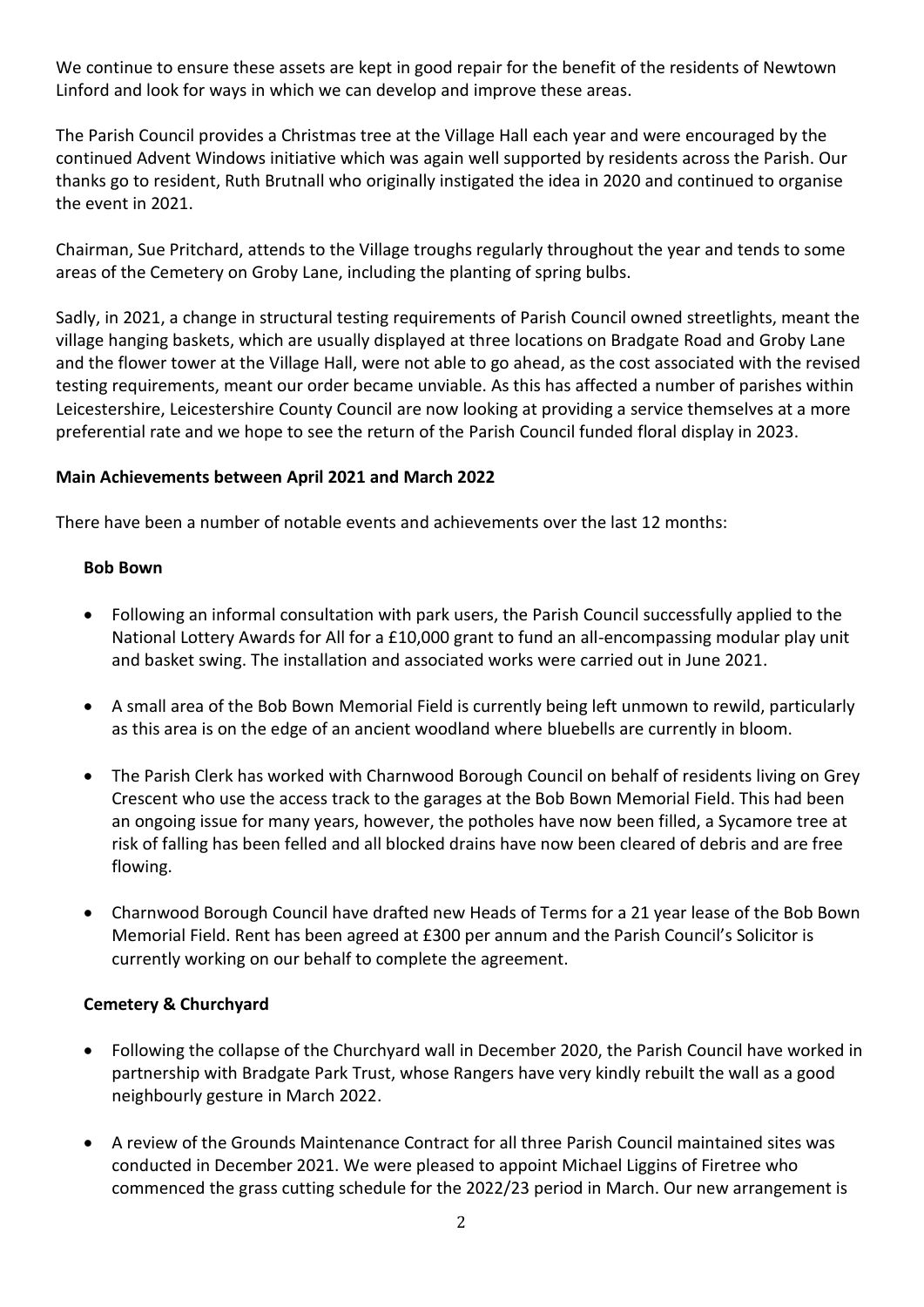saving the Parish Council £950 per annum, whilst including additional services such as hedge trimming and weed control. Firetree are committed to carrying out grounds maintenance without the need for pesticides, which can be harmful to the environment and wildlife.

- Following the fell of a multi-stemmed poplar tree at the Cemetery, the Parish Council appointed Sculptor, Peter Leadbeater, to work his magic in creating an 'Eternal Light' art form from the remaining tree trunk. Residents very kindly donated 50% of the cost of the sculpture. Some logs have been retained and placed around the Cemetery providing habitats for wildlife.
- Following a number of comments received regarding difficulty in opening and closing the Cemetery gates, wheels have been fitted to aid movement and remedial repairs have been carried out.
- A review of our Grants of Exclusive Rights of Burial at the Cemetery on Groby Lane was conducted during 2021 and grants have been updated in accordance with more recent legislation.

### **Highways & Road Safety**

- The Parish Council were integral in driving forward the need for waiting restrictions around the Parish following an increase in visitors to the village during the pandemic. Following a consultation in November 2020, approved proposals were implemented across the Parish which have had a hugely positive impact on resolving both parking problems within the village and dangerous and inconsiderate parking that was occurring on roads surrounding the three Bradgate Park entrances. The new restrictions came into force on 02/04/21 and in December 2021, there was some revocation of double yellow line restrictions on Main Street, following complaints from residents with limited off road parking. We are proud to have worked in partnership with LCC, Borough and County Councillors and Leicestershire Police and continue to monitor the impacts of the new restrictions.
- NLPC have continued to work in partnership with Leicestershire Police regarding speeding affecting many areas of the parish, including Bradgate Road, Main Street, Markfield Lane and Roecliffe Road. Police speed check operations were carried out in September and November 2021, as well as further covert operations. Vice-Chairman, Cllr. Tim Porte recently analysed the VAS data from all units and has reported his findings in the Village Magazine and at Parish Council meetings.

#### **Organisations**

- The Parish Council have been proud to support Newtown Linford Biodiversity group who formed in 2021, by successfully applying to Leicestershire County Council for a SHIRE Environment Grant for the installation of bat and bird boxes and hedgehog hotels. Following an informal consultation with residents via the Parish Council's Facebook page, this was extended to include owl boxes and insect hotels. £591 of funding was granted and the boxes are being installed during May and June 2022. The Clerk attends regularly meetings in an advisory capacity and the group are currently working on mapping wildlife and wildflowers in the Parish to assist the Parish Council. NLPC also funded a Newtown Linford Biodiversity Open Evening held at the Village Hall in October 2021.
- The Parish Council Chairman continues to attend Village Hall Committee meetings as a representative of Newtown Linford Parish Council, who are the custodian trustee for the Village Hall. NLPC are currently negotiating a rent review with APB, the agents working on behalf of the Village Hall owner. It is expected a large rent increase will be imposed and will be back dated to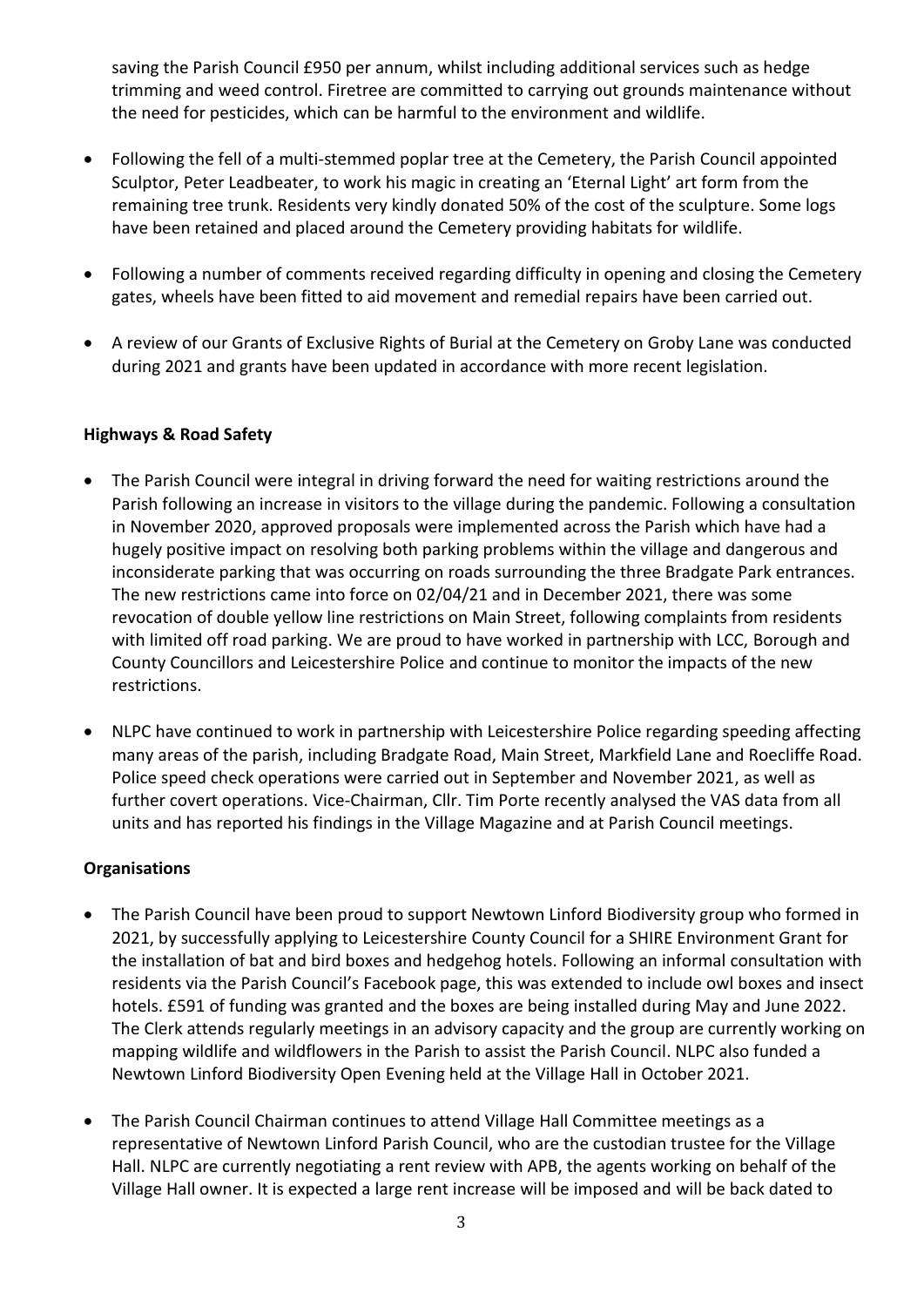September 2021. The Parish Council will continue to support the Village Hall Committee to ensure this important village asset remains viable.

 A regular 'Monday Marketing' continues to be posted on the Parish Council's Facebook page, which gives every local business and organisation represented on the group, a bi-weekly opportunity to advertise their services, menus, opening hours and updates etc.

## **Parish Council Business**

- Approximately 44 planning applications have been considered during Parish Council meetings and comments submitted through Charnwood Borough Council's Planning Portal. The Parish Council Chairman spoke at Charnwood Borough Council Plans Committee and both the Chairman and Vice-Chairman spoke on two separate occasions at the Hinckley and Bosworth Borough Council Planning Committee, in objection to a planning application for land at Ashby Road, Markfield, for a residential development of up to 93 dwellings, public open space, landscaping and associated works. These cross boundary proposals were refused planning permission.
- Following a Duty of Care Tree Inspection which was carried out in March 2021 at the three Parish Council maintained sites, the Parish Council appointed a suitably qualified arboriculturist to carry out tree works that had been highlighted.
- An Annual Governance review has been carried out again in 2022 and revised Parish Council policies and procedures will be considered for adoption at the Annual Parish Council Meeting in May. New policies for consideration by Councillors include a Biodiversity policy, Social Media policy and a Training and Development policy. NLPC will also be considering adoption of a new Members' Code of Conduct in line with other Councils and a Scheme of Delegation to the Parish Clerk. Our Standing Orders have also been updated to reflect the changes to dispensation requests in the new Members' Code of Conduct.
- The Parish Council responded to an Electoral Review of Charnwood conducted by The Local Government Boundary Commission in favour of keeping Charnwood boundaries unchanged.
- A review of the Council's public and employer's liability insurance was carried out in 2021 and a new 3 year agreement was arranged through BHIB Council Insurance.
- The Parish Council's Facebook group has increased to almost 400 members. Through this, more residents from harder to reach areas of the Parish are becoming involved in village activity.
- Engagement continues with residents regarding many topics through regular updates on our website, social media and through village magazine articles.
- The Council resolved at a meeting in 2021 to apply to register the Village Hall as an Asset of Community Value following the current rent review. Assets of Community Value and the Community Right to Bid, offers greater opportunity for communities to keep such buildings in public use and ensure they remain a social hub for the community.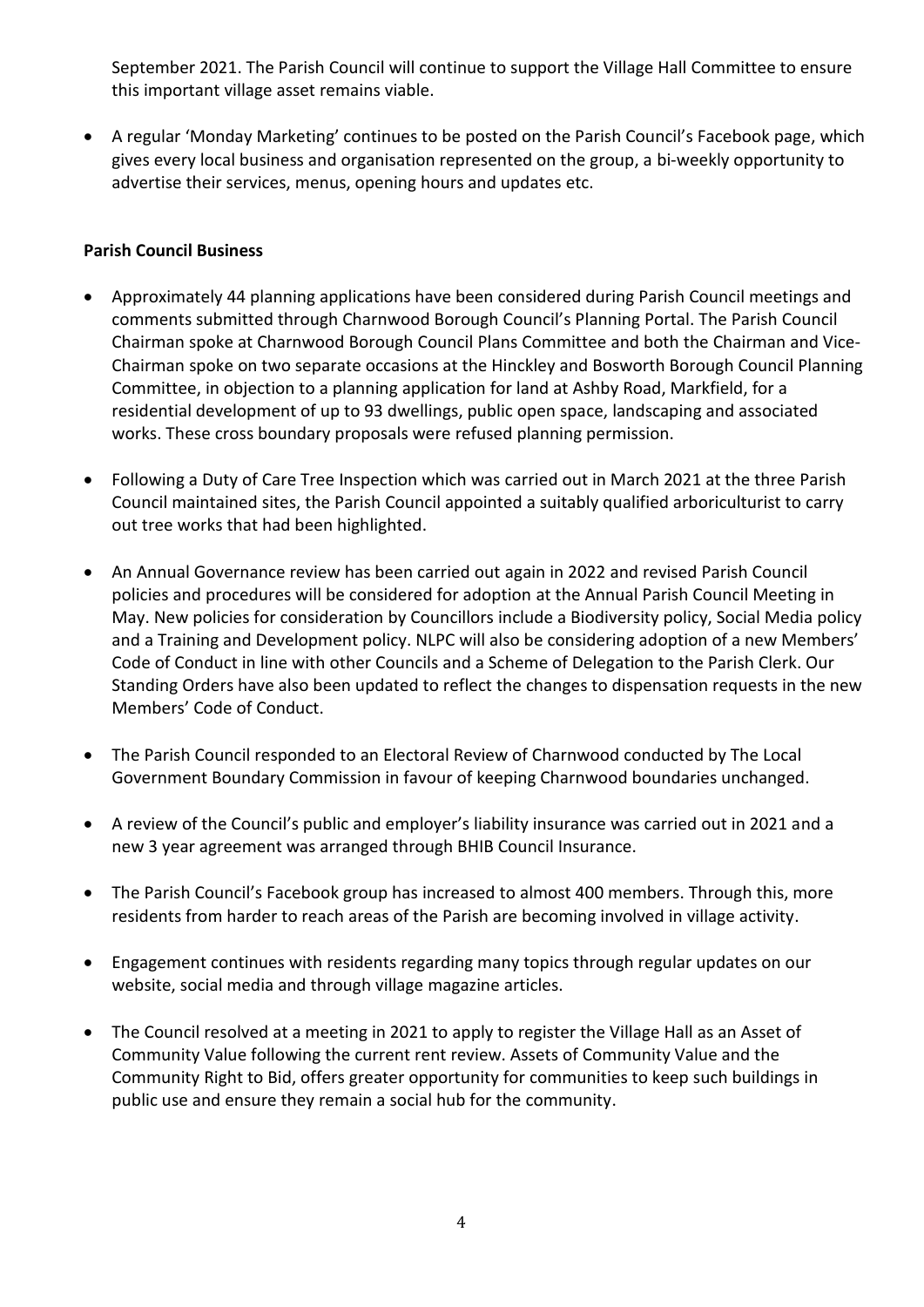## **Village**

- The Parish Council have extended the number of verges registered with the LCC's Urban Wildflower Verge Scheme. Newtown Linford Biodiversity now look after verges on Markfield Lane and Groby Lane. Bird boxes and insect hotels have been installed at these locations and both verges have had NatureSpot Wild Space Surveys carried out. Details of the surveys can be viewed on the NatureSpot website and the Parish Council fund the continuation of these dedicated webpages.
- Further support has been given to Newtown Linford Biodiversity in supporting the planting of lavender outside the Village Hall.
- Further flood defences have been issued to a number of properties on Grey Crescent at risk of flooding. A supply of flood defences are available at the Village Hall in the event of further flooding emergencies.
- Two Parish Council owned streetlights have been converted to LED lanterns to help reduce carbon footprint.

# **Key Priorities for 2022/2023**

### **Bob Bown**

 The Parish Council will continue to explore available funding opportunities to further improve the Bob Bown Memorial Field and Play Park, following the installation of new equipment which was installed in June 2021. The Clerk is currently consulting with park users and parents on an item of equipment the Parish Council would like to fund in commemoration of the Queen's Platinum Jubilee year.

# **Cemetery & Churchyard**

- Newtown Linford Parish Council would like to explore the possibility of a Garden of Remembrance for the scattering of ashes at the Cemetery on Groby Lane, which would provide a more cost effective service to both residents and non-residents.
- Following the rebuild of the stone wall at the Churchyard, the Clerk is looking into the possibility of the removal of a self-settled, multi stemmed yew bush to prevent damage to edging stones of a raised section and to open up the area to provide more seating.

### **Highways & Road Safety**

- Following the implementation of waiting restrictions in Newtown Linford and the areas surrounding the three Bradgate Park entrances in March 2021, the Parish Council will continue to monitor the impacts and address any issues arising, including the possibility of bollard installation in areas where pavement driving may continue.
- The Parish Council will continue to monitor incidents of fly-tipping at key hot spot areas and will consider the option of reducing or adding signage to a number of known 'vehicle pull-ins' that are now covered by double yellow lines.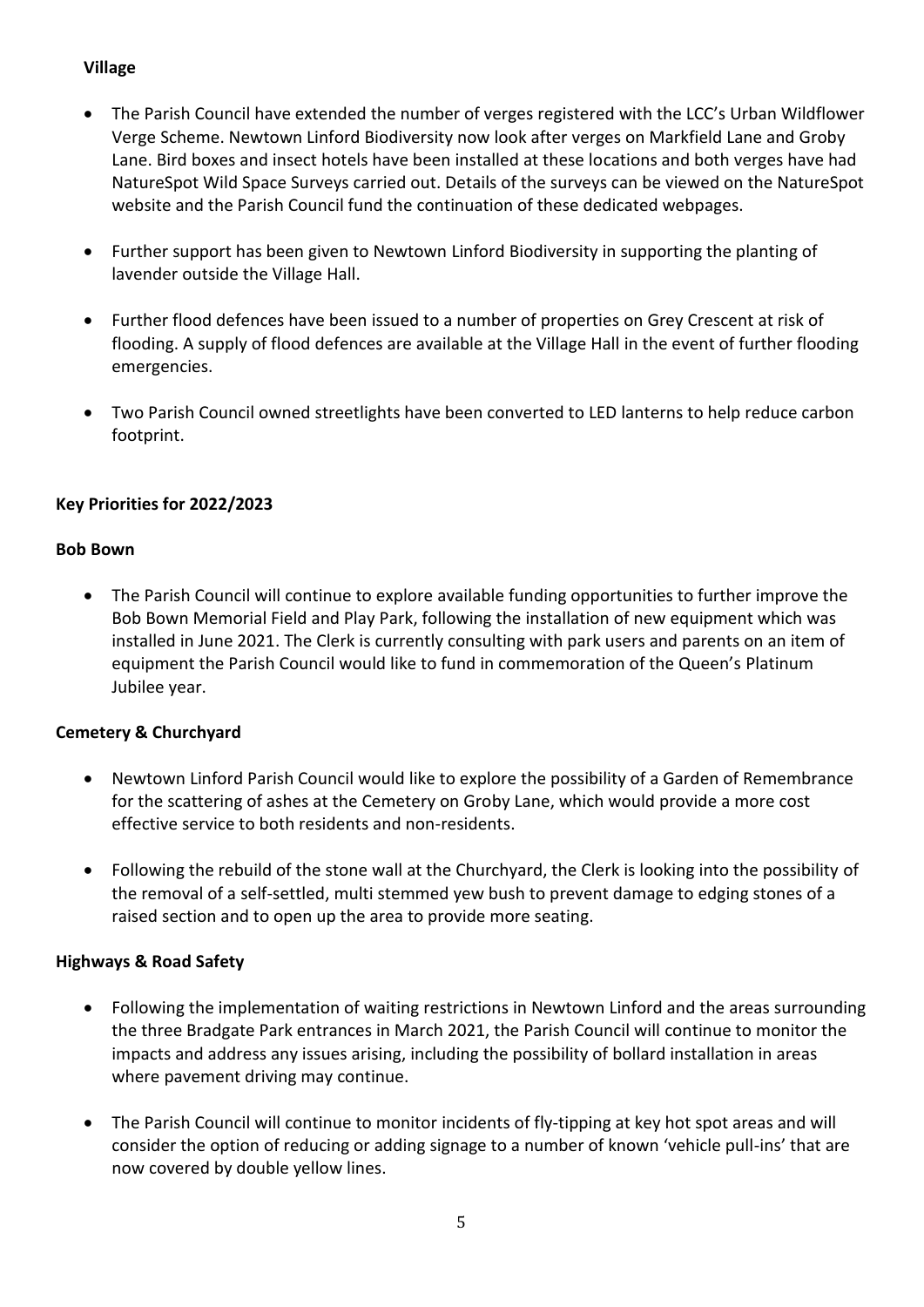- Following issues with low lighting affecting the Vehicle Activated Sign (VAS) on Bradgate Road, the Parish Council would like to explore the possibility of purchasing a mobile VAS sign which can be moved to various locations along that stretch of road and relocate the existing VAS sign to the 40mph limit on Markfield Lane where speeding issues have been highlighted. If funds don't allow this again in the 2022/2023 period, we will consider flashing speed limit signs attached to street lighting columns where legislation allows. There is also the possibility changes to our current VAS units, maybe funded through the LCC Members' Highways Fund and we currently await an update.
- County Councillor, Deborah Taylor, has recently informed NLPC that a request for Members' Highway Funding for new Parish Welcome Signs has been successful and work is now in progress. Funding has also been allocated to purchasing post and rail fencing for the verges registered under the Urban Wildflower Verge Scheme. Watch this space!

## **Organisations**

- The Parish Council will continue to offer grants of up to £500 each to Village organisations, currently limited to two grants in total per financial year. Please see our Grant Awarding Policy Terms and Conditions for further details.
- An increase in the Clerk's contractual hours has been agreed to assist the Village Hall Committee with bookings and marketing from 01/06/22, following an increase in gas and electric charges which have quadrupled in recent months. It is hoped with improved marketing, Village Hall bookings will increase and in turn, income generation.

### **Parish Council Business**

- Newtown Linford Parish Council will continue to maintain and develop its existing assets and to consider acquiring further assets which would be beneficial to the Village and the people of Newtown Linford. The Clerk plans to carry out a full review of the Parish Council's Asset Register in preparation for the 2022/23 Annual Accountability and Governance Review.
- Planning applications will continue to be considered at Parish Council meetings and comments submitted to case officers at Charnwood Borough Council.
- The Parish Council will regularly review their budget and will keep any increase to the precept to a minimum where possible, whilst maintaining between 3 and 12 month running costs in reserve.

### **Village**

 As structural testing is carried out on Parish Council street lighting columns and where the need for repairs are required, the Parish Council will continue to upgrade lanterns to LED to reduce our carbon footprint.

### **Financial Information**

In order to maintain Parish Council reserves between 3 and 12 month running costs, the precept for the 2022/2023 financial period has been set to £56,779 which is an increase of 4.5% on the previous year. For Band D properties, this equates to a £4.56 rise or 9p a week.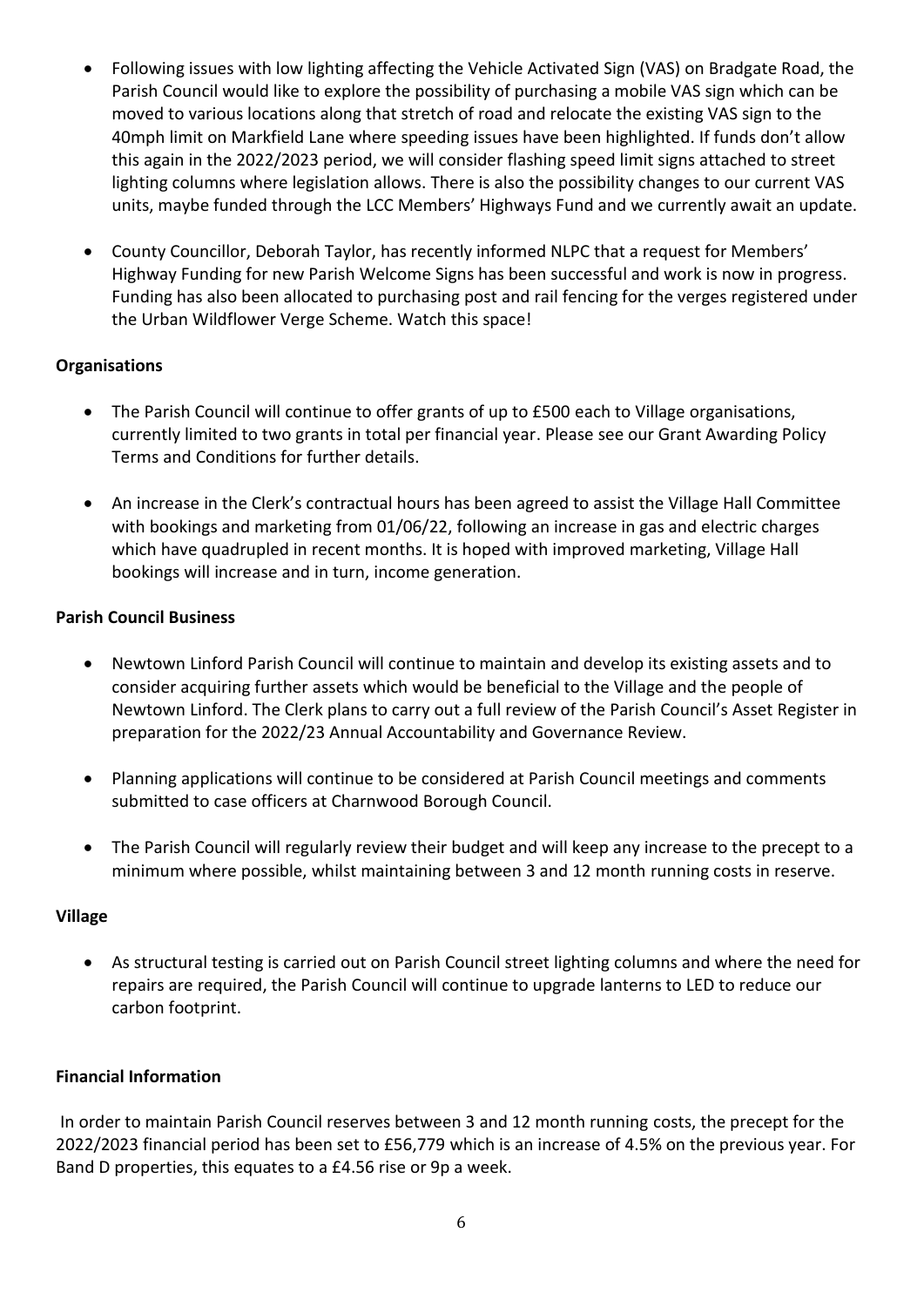The precept set and Council tax Base rates for the current and previous three financial years' are detailed below:

2019/20 Base number of properties 533.9 divided into precept of £51,000 = £95.52 2020/21 Base number of properties 542.8 divided into precept of £51,500 = £94.88 2021/22 Base number of properties 532.3 divided into precept of £54,075 = £101.59

2022/23 Base number of properties 534.9 divided into precept of £56,779 = £106.15

Parish Councillors discussed at length the increase in precept and other variants of a 3 year budget plan were considered. Every effort was made to keep an increase to a minimum, however, Parish Council reserves will be considerably reduced in the forthcoming year due to a number of factors as follows:

1) £15,000 has been committed towards the cost of the Traffic Regulation Order implemented for Newtown Linford Parish.

2) Our current lease on the Bob Bown Memorial Field is due to be terminated and a new lease issued, resulting in an annual rent of £300. We pay a 50p rent per year on our current lease.

3) The new lease on the Bob Bown Memorial Field may result in legal fees payable by the Parish Council.

4) A new piece of play equipment will be purchased for the Bob Bown Memorial Field in commemoration of the Queen's Platinum Jubilee Year.

5) Street lighting maintenance outside of our agreement with LCC has been budgeted at £1,500.00. The Parish Council owns 55 street lights which may require work following structural testing etc. In the past year, two street lighting columns have required either replacement or LED conversion. The Management Recharge for the 2022/23 financial year is £4,470.

6) A Village Hall rent review was due in 2021 and it is expected the rent will be increased and back dated. Initially, the agent requested a 160% increase at £4,550 but negotiations are still ongoing. As Custodian Trustee of the Village Hall, the Parish Council currently pay £1,750 per annum.

The following is a summary of unaudited income and expenditure for the 2021/2022 financial period and includes the sum of £54,075 raised as part of the precept (Council Tax):

| Area                                  | <b>Expenditure</b> | <b>Income</b>            |
|---------------------------------------|--------------------|--------------------------|
| Administration including staff        | £16,175.95         | £54,075.00               |
| costs                                 |                    |                          |
| <b>Bob Bown Memorial Field</b>        | £16,749.96         |                          |
| Cemetery                              | £10,227.00         | £8,261.00                |
| All Saints' Closed Churchyard         | £5,768.45          | $\overline{\phantom{a}}$ |
| <b>Street Lighting</b>                | £8,871.48          | $\overline{\phantom{a}}$ |
| Village Hall Rent & Maintenance       | £1,843.00          | $\overline{\phantom{a}}$ |
| <b>Village Magazine Donation 2022</b> | £650.00            | $\overline{\phantom{a}}$ |
| Village Maintenance                   | £502.00            |                          |
| <b>PWLB Loan Repayments</b>           | £4,936.12          |                          |